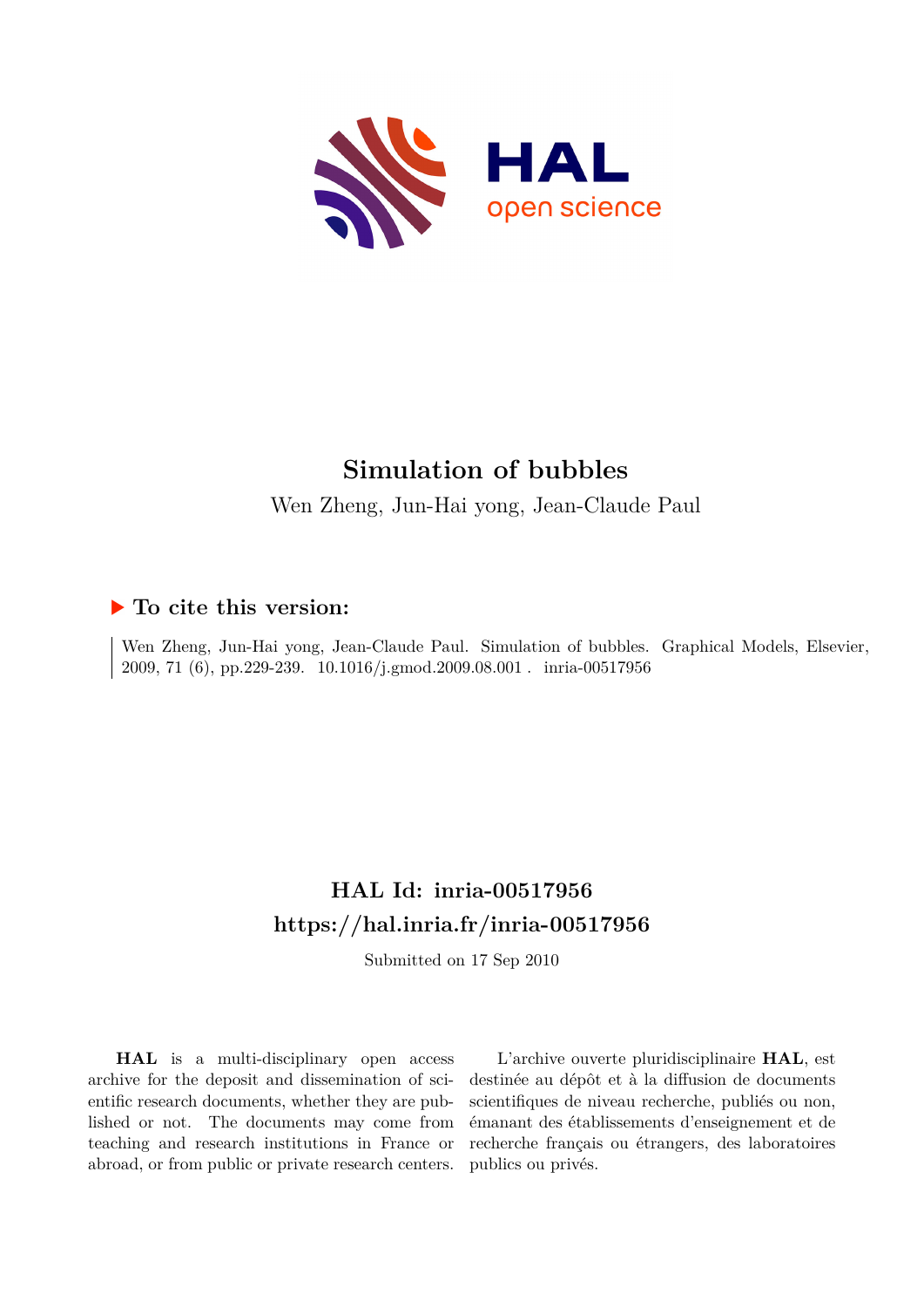# Simulation of bubbles

# Wen Zheng<sup>a,b,\*</sup>, Jun-Hai Yong<sup>a</sup>, Jean-Claude Paul<sup>a,c</sup>

<sup>a</sup> School of Software, Tsinghua University, Beijing, China

<sup>b</sup> Department of Computer Science and Technology, Tsinghua University, Beijing, China <sup>c</sup> CNRS, France

# ARTICLE INFO

Article history: Received 23 February 2007 Received in revised form 26 June 2009 Accepted 23 August 2009 Available online 27 August 2009

Keywords: **Bubble simulation** Fluid simulation Physically-based modeling Navier-Stokes equations Regional level set method Semi-implicit surface tension

# **ABSTRACT**

We present a novel framework based on a continuous fluid simulator for general simulation of realistic bubbles, with which we can handle as many significant dynamic bubble effects as possible. To capture a very thin liquid film of bubbles, we have developed a regional level set method allowing multi-manifold interface tracking. Based on the definitions of regional distance and its five operators, the implementation of the regional level set method is very easy. An implicit surface of liquid film with arbitrary thickness can be reconstructed from the regional level set function. To overcome the numerical instability problem, we exploit a new semi-implicit surface tension model which is unconditionally stable and makes the simulation of surface tension dominated phenomena much more efficient. An approximated film thickness evolution model is proposed to control the bubble's lifecycle. All these new techniques combine into a general framework that can produce various realistic dynamic effects of bubbles.

# 1. Introduction

Bubble clusters have a complex but characteristic structure, which can change both in geometry and in topology due to the surrounding flow and film rupture. This change in the structure results in a very interesting and impressive visual impact, but also presents a great challenge for computer graphics to model the bubble structures and handle their dynamics. Although much research has been carried out to achieve a realistic dynamic bubble effect, the resulting models are either too simplified or too limited. A more general model that can handle the full effect of dynamic bubbles is not yet available.

The purpose of this paper is to propose a novel method that is general enough to include as many dynamic effects of realistic bubbles as possible. Therefore, we must understand fully the physics of the bubbles: a surface tensiondominated mixture of liquid and gas, which suggests that a grid-based fluid simulator can be used to handle the bubble dynamics. However, a typical grid-based fluid simulator used in computer graphics has two major problems when extended to the simulation of bubbles. The first is that the thickness of liquid film is too small to be efficiently captured since the magnitude of the thinnest film can be only several nanometers. The second is that, by using the explicit surface tension model, the large surface tension may result in tremendously high computation costs, without which a numerical oscillation problem will occur. In our novel method, we have successfully explored a new surface tracking technique called the Regional Level Set method and a new semi-implicit surface tension model to solve the two major problems respectively. We have also developed algorithms to manage the creation and merging of bubbles and algorithms to reconstruct the liquid surface from bubble structure for rendering. All these techniques are combined into a general framework that can produce a large variety of highly realistic simulations and animations of bubbles.

<sup>\*</sup> Corresponding author. Address: School of Software, Tsinghua University, Beijing, China. Fax: +86 10 62795460.

E-mail addresses: zhen-w@mails.tsinghua.edu.cn, moskuito.zw@ gmail.com (W. Zheng), yongjh@mail.tsinghua.edu.cn (J.-H. Yong), paul@ tsinghua.edu.cn (I.-C. Paul).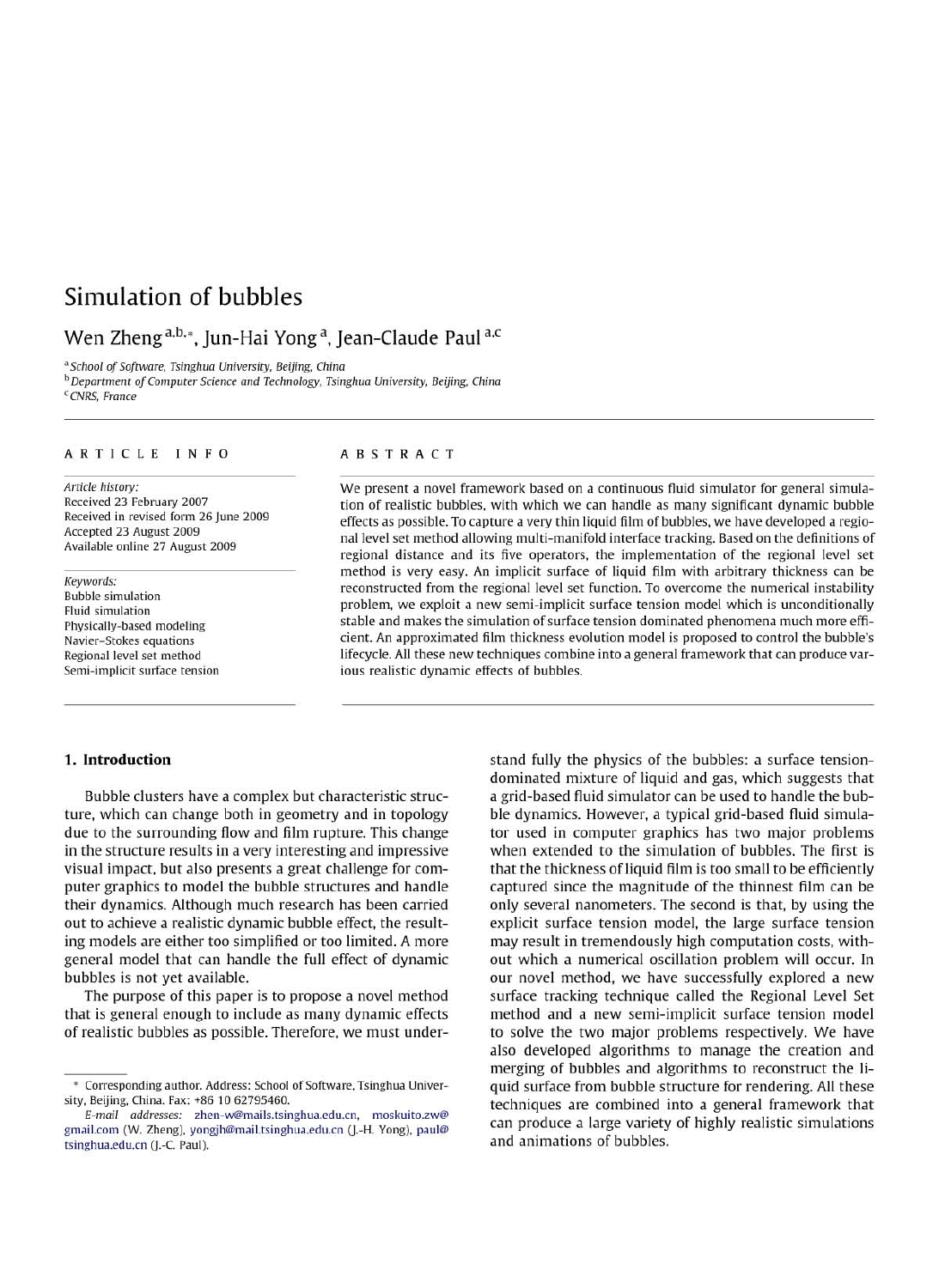In this paper, we focus on the geometry and dynamics to distinguish our work from the research that focuses on optical effects and the interference colors phenomenon.

The paper is organized as follows. Section 2 describes the related work both on simulation of bubbles and fluid simulation in computer graphics. Section 3 gives an overview of the fluid simulator our work is based on. Section 4 proposes a new interface tracking method, Regional Level Set method, which allows multi-manifold surfaces, to represent our approximated bubble structure. Section 5 proposes a new semi-implicit surface tension model which is much more stable. Section 6 presents a simple control scheme of bubble's lifecycle. Several animation results produced by our method are explained in Section 7, while Section 8 offers a brief survey and discussion of recent papers related to the simulation of bubbles after our paper was published. We conclude our work and give some ideas for future work in Section 9.

# 2. Previous work

#### 2.1. Fluid simulator

Foster and Metaxes [1] first introduced the full Navier– Stokes equation into the computer graphics field to simulate complex liquid motion. Stam [2] significantly improve the computing efficiency and stability by introducing a semi-Lagrangian scheme to solve the advection term of the Navier–Stokes equation allowing for a large time step. Foster and Fedkiw [3] further improved the efficiency by using a conjugate gradient method to solve incompressibility, and proposed a hybrid method combining marker particles and level set method to improve both the smoothness and accuracy of surface tracking. Enright et al. [4] enhanced this hybrid surface representation by using particles on both sides of surface to maintain some more details. These previous studies have contributed to a framework of fluid simulators for computer simulation and animation.

Some variations on this fluid simulation framework have also been developed for different specific purposes. Goktekin et al.[5] proposed a viscoelastic fluid model by including additional elastic terms in Navier–Stokes equations. Losasso [6] proposed an octree-based technique to improve the simulation of small-scale fluid phenomena. Song et al. [7] proposed a constrained interpolation profile (CIP)-based advection method to reduce numerical dissipation and diffusion, using a continuous fluid model in their work. Hong and Kim [8] proposed a discontinuous fluid model to handle small-scale details of multi-phase fluids.

# 2.2. Bubbles

In the computer graphics field, several studies have been carried out to simulate the dynamic effect of bubbles. Roman [9] used particles connected by springs to simulate single bubble formation, deformation, collision with a planar surface and the collision of two bubbles; however, his method cannot handle the complicated situation of clustered bubbles due to the nontrivial reconnecting problem caused by topology changes, nor did he deal with the interaction between a bubble and its surrounding fluid. Kück et al. [10] simulated dynamic foams by simplifying bubbles into spherical particles, thereby avoiding the topology changing problem, and focused on the interaction between bubbles and cluster behaviors. At the same time, however, they also ignored the deformation of individual bubbles, which is very important for visual realism. Greenwood and House [11] combined Kück's method with a fluid simulator to enable the interaction between a bubble and its surrounding fluid in order to enhance the visual effect of fluid animation. Despite this improvement, bubbles are still unable to deform using their method.

Hong and Kim [12] used a fluid simulator to attain the dynamic effect of bubbles in liquid. They used VOF (Volume of Fluid) method to handle the fluid dynamics and a continuous body force surface tension model to handle the surface tension effect. This method can be further improved by the discontinuous fluid model they developed in [8]. However, this method cannot handle clustered bubbles where thin film exists. Although they utilized Losasso's octree-based technique [6] to achieve a higher resolution, the thickness of liquid films rapidly reduces to a magnitude smaller than the smallest grid size and unnaturally disappears. Additionally, their explicit surface tension model greatly slows down the whole simulator.

### 2.3. Our contribution

To overcome some limitations of these previous studies on simulation of bubbles, our work aims at a dynamic bubbles model that is general enough to handle as many interesting bubble effects as possible, including formation and deformation of individual bubbles, film rupture and merging of bubbles, interaction between adjacent bubbles, interaction between bubble and solid surface, and interaction between a bubble and its surrounding fluid.

We used a continuous multi-phase fluid simulator to handle the bubble dynamics, and some new techniques have been developed to make the fluid simulator more suitable for bubbles simulation:

- Regional Level Set method: an extension of the traditional level set method, it is able to track multi-manifold surface, and allows us to naturally represent thin film with arbitrary thickness. Based on five self-defined operators, this method is very easy to implement.
- Semi-implicit surface tension model: compared with the explicit surface tension model commonly used before, it achieves an unconditional stability, thereby greatly improving the efficiency of the entire simulator.

## 3. Overview of fluid simulator

Our method is mainly based on the Navier–Stokes fluid simulator. The Navier–Stokes equation for incompressible viscous fluid is

$$
\frac{\partial \mathbf{u}}{\partial t} = -(\mathbf{u} \cdot \nabla)\mathbf{u} + \nabla \cdot (\nu \nabla \mathbf{u}) - \frac{\nabla p}{\rho} + \mathbf{f}
$$
(1)

$$
\nabla \cdot \mathbf{u} = 0 \tag{2}
$$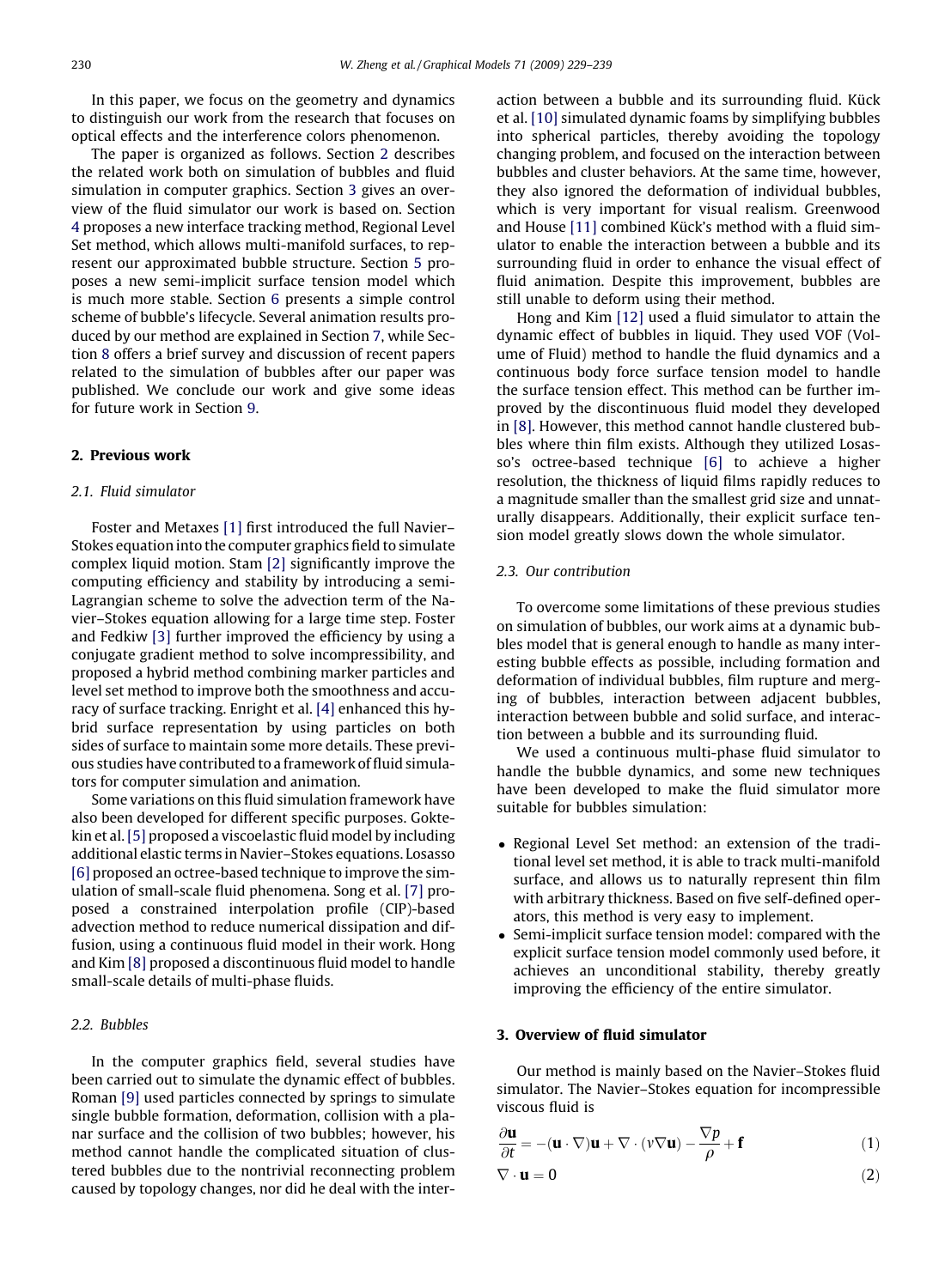where **u** is the velocity, *p* is the pressure, *v* is the viscosity,  $\rho$  is the density, and **f** is the external force, such as gravity, buoyancy, surface tension, and other user-defined forces.

Besides the velocity field and pressure field, we also need to represent and evolve the interface between liquid and gas. A typical fluid simulator usually uses the signeddistance function  $\varphi$  to represent the interface, that is  $\varphi$  > 0 if in gas region,  $\varphi$  < 0 if in liquid region,  $\varphi$  = 0 if on the interface, and the magnitude of  $\varphi$  equals to the distance to the interface. We can then evolve  $\varphi$  through level set equation:

$$
\frac{\partial \phi}{\partial t} + \mathbf{u} \cdot \nabla \phi = 0
$$
 (3)

For bubbles simulation, the dynamic effects from liquid and gas are both important; thus we take both of the two different materials into account. In such a case, viscosity  $v$  and density  $\rho$  in Eq. (1) are discontinuous across the interface. We choose to use a continuous formula based on the Heaviside function, in order to smooth out the discontinuity:

$$
\rho(\phi) = (\rho_l - \rho_g)H(\phi) + \rho_g
$$
  

$$
v(\phi) = (v_l - v_g)H(\phi) + v_g
$$

where  $\varphi$  is the signed-distance to the interface, the subscript *l* denotes liquid, g denotes gas, and  $H(\varphi)$  is the Heaviside function,

$$
H(\phi) = \begin{cases} 0, & \text{if } \phi < -\varepsilon \\ \frac{1}{2} + \frac{\phi}{2\varepsilon} + \frac{1}{2\pi} \sin\left(\frac{\pi\phi}{\varepsilon}\right), & \text{if } \phi \mid \leq \varepsilon \\ 1, & \text{if } \phi > \varepsilon \end{cases} \tag{4}
$$

where  $\varepsilon$  is the "thickness" of the interface. Hence, the property jump across the interface is smoothed out within the distance  $\varepsilon$  to the interface.

The surface tension effect plays a very important role in bubbles simulation. It can be simulated by adding the surface tension force  $f_{st}$  into the external force term  $f$  in Eq. (1) as a body force. The surface tension force on interface is defined as

$$
\mathbf{f}_{st} = -\sigma \kappa \mathbf{n} \delta(\phi) \tag{5}
$$

where  $\sigma$  is the surface tension coefficient,  $\kappa$  is the mean curvature, **n** is the unit surface normal, and  $\delta(\varphi)$  is the Delta function which translates a surface force into a body force. We can compute  $\kappa$  and **n** easily from the signed-distance function  $\varphi$ ,

$$
\mathbf{n} = \frac{\nabla \phi}{|\nabla \phi|} \tag{6}
$$

$$
\kappa = \nabla \cdot \frac{\nabla \phi}{|\nabla \phi|} \tag{7}
$$

and  $\delta(\varphi)$  is defined as

$$
\delta(\phi) = \begin{cases} \frac{1}{2\varepsilon} \left( 1 + \cos\left(\frac{\phi}{\varepsilon}\pi\right) \right), & \text{if } |\phi| \leqslant \varepsilon \\ 0, & \text{if } |\phi| > \varepsilon \end{cases}
$$
 (8)

We compute the numerical solution by splitting the whole system described above into several steps:

- 1. Evolve the interface by solving Eq. (3).
- 2. Evolve the velocity field by solving Eqs. (1) and (2).

2.1. Solve the advection term, the external force term, and the diffusion term in Eq. (1), and obtain an intermediate velocity  $\mathbf{u}^*$ :

$$
\frac{\mathbf{u}^* - \mathbf{u}^n}{\Delta t} = -(\mathbf{u} \cdot \nabla)\mathbf{u} + \nabla \cdot (\mathbf{v} \nabla \mathbf{u}) + \mathbf{f}
$$

2.2. Use  $\mathbf{u}^*$  and the Preconditioned Conjugate Gradient method to compute pressure  $p$  by solving a Poisson equation deduced from Eq. (2):

$$
\nabla^2 p = \frac{\rho}{\Delta t} \nabla \cdot \mathbf{u}^*
$$

Then use the pressure to compute the velocity in the next time step:

$$
\frac{\mathbf{u}^{n+1} - \mathbf{u}^*}{\Delta t} = -\frac{\nabla p}{\rho}
$$

The fluid simulator described above is the foundation of our bubbles simulator. However two major problems stop us from directly extending this framework into bubbles simulation. One problem comes from the extremely small thickness of liquid film, while the other comes from the oscillation problem due to large surface tension. We will describe the two problems in detail below; our solutions to these problems will be proposed in Sections 4 and 5 respectively.

# 4. Regional level set method

Liquid film is a crucial element of bubble clusters. A liquid film is usually very thin, with the thickness of the thinnest film even reaching the magnitude of several nanometers [13]. Unfortunately, the traditional level set method can only represent the features whose length scale is larger than the size of a grid cell. As seen in Fig. 1, when the length scale



Fig. 1. Liquid film represented by level set method. The shadowed part is the actual film region, and the dashed line is the level set representation. The thinnest film is lost.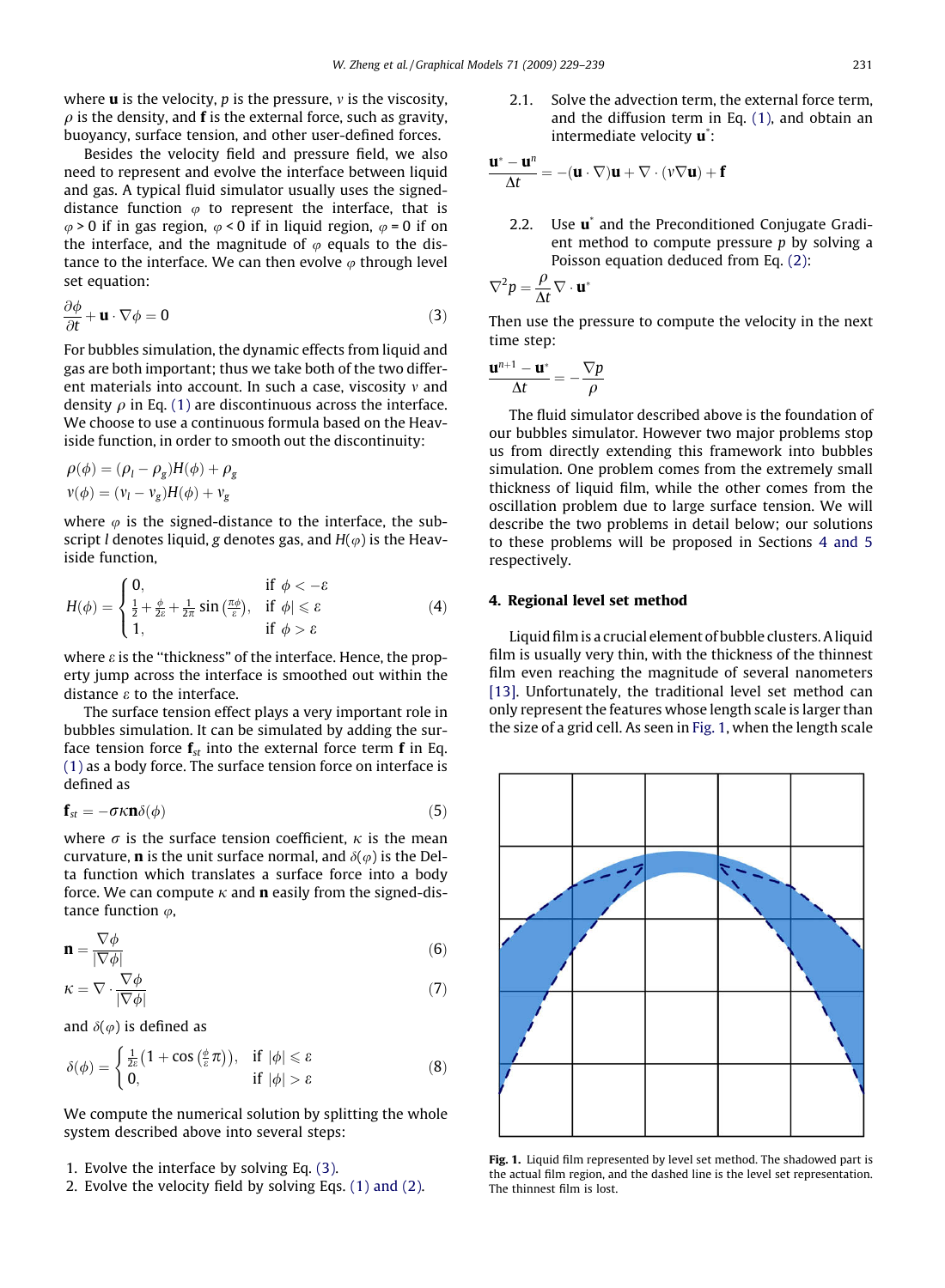decreases to a degree that is smaller than the grid cell, the feature will automatically disappear. Thus it will be impossible to maintain the liquid film by the level set method, even using the octree-based adaptive technique [6].

Since the thickness of liquid film is sufficiently small that compared to the length scale of bubbles its thickness can be ignored, we can assume that a liquid film thinner than the size of the grid cell has an infinitesimal thickness. This assumption makes it possible for the interface to become non-two-manifold, necessitating amodification of the traditional level set method to allow multi-manifold interface.

## 4.1. Regional distance function

The traditional level set method usually utilizes the signed-distance function  $\varphi$  to represent the interface; also, the sign of  $\varphi$  is responsible for indicating different spatial regions. Since the sign of a real value has only two choices (positive and negative), the signed-distance function  $\varphi$  is only capable of binary regionalization (say liquid and gas regions in two-phase fluid simulation), which limits the traditional level set method within two-manifold interfaces.

Some researchers [14,15] in the geometry modeling field have proposed a new idea to break the limit of the signed-distance function. Instead of using the sign of a real-valued function for binary regionalization, they use a region code to allow multiple regionalization. The region code is an integer value which has unlimited number of choices; thus, it can indicate as many regions as needed. We extend this idea to the representation of our approximated bubble geometry which is multi-manifold interface.

Regional scalar function can be defined as a two-tuple spatial function. The first element is an integer-valued region code that indicates in which region the given position is located, while the second element is a real-valued scalar function which can be expressed as

# $f_R(\mathbf{X}) = \langle R(\mathbf{X}), S(\mathbf{X}) \rangle$

where **X** is the given position,  $R(X)$  is the region code,  $S(X)$ is the scalar function, and the angular bracket indicates an ordered set. When we use the distance function to the interface as the scalar function  $S(X)$ , we get a multi-regional extension of the signed-distance function  $\varphi$ : the regional distance function  $\varphi_R$ .

Now with the regional distance function, we are able to represent the topology of the bubble structure by dividing space into several regions: all positions immersed in liquid are defined as one region called the liquid region; a bubble is a pocket of gas; thus, we define each closure of gas volume as an independent region called bubble regions; one of these bubble regions may have an infinite volume which means this region includes atmospheric gas, and can be renamed the gas region. As seen in Fig. 2, the liquid film separating different bubbles becomes the interface between different bubble regions.

#### 4.2. Redefinition of basic operators

To complete our new interface tracking technique, we replace the signed-distance function  $\varphi$  with the regional distance function  $\varphi_R$  wherever necessary.



Fig. 2. Topology of bubble cluster by region code.

In numerical computation,  $\varphi_R$  will be stored at discrete grids, thus interpolation is necessary for attaining  $\varphi_R$  at arbitrary location. Furthermore, since we use the semi-Lagrangian scheme to solve the level set Eq. (3), interpolation is also indispensable. It can be seen as a weighted sum of several grid values. Take the one-dimensional linear interpolation for some kind of function q as an example:  $q = (1 - x) q_i + x$  $q_{i+1}$ , where  $q_i$  and  $q_{i+1}$  are defined at grid i and  $i + 1$  respectively, and  $x$  is the distance from the interpolation location to grid *i*. As seen in the above formula, the  $q$  functions are first multiplied by a positive real scalar, and then summed up into a new q function. The situations are similar for bi-linear, bi-cubic, tri-linear and tri-cubic interpolations. Hence, we summarize the interpolation procedure into two basic operators: scalar multiplication and addition.

The gradient and the curvature information are also required by the surface tension formula (5). As seen in (6) and (7), the gradient and the curvature are both obtained by exerting the partial differential operators on  $\varphi$ . In numerical computation, the partial differential operators usually change into difference operators, (for instance, the central difference,  $\frac{\phi_{i+1}-\phi_{i-1}}{2\Delta i}$ ), which are composed of subtraction of distance functions and division by a positive real scalar. Hence, we also summarize the gradient and curvature computation into two basic operators: scalar division and subtraction.

In addition, when we change the designation of which side is the inside of the interface, the gradient and the curvature will have different signs, which means the gradient and the curvature are related to a specified inside region. Thus, we use the regional scalar function to represent the two quantities. This treatment leads to another basic operator in the surface tension formula (5): multiplication of two regional scalar functions.

To sum up, we have summarized all computations concerning  $\varphi_R$  into five basic operators: addition, subtraction, scalar multiplication, scalar division, and multiplication of two regional scalar functions. Given  $f_{R1} = \langle r_1, d_1 \rangle$  and  $f_{R2} = \langle r_2, d_2 \rangle$ , we can now redefine the five operators for regional scalar function as follows: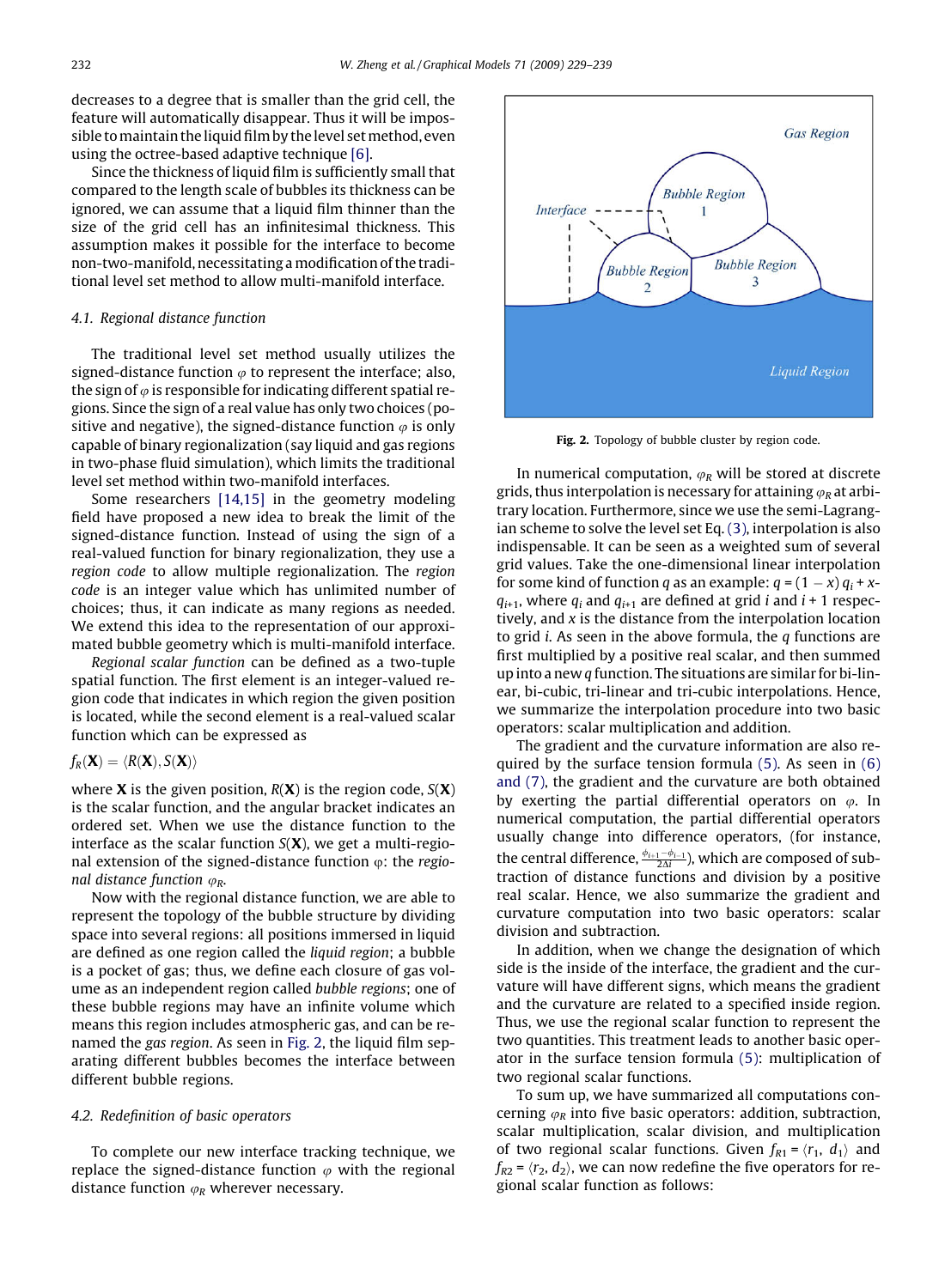Addition operator

$$
f_{R1} + f_{R2} = \langle r_{center}, \text{sgn}(r_1, r_{center})d_1 + \text{sgn}(r_2, r_{center})d_2 \rangle \qquad (9)
$$

Subtraction operator

$$
f_{R1} - f_{R2} = \langle r_{center}, \text{sgn}(r_1, r_{center})d_1 - \text{sgn}(r_2, r_{center})d_2 \rangle \quad (10)
$$

Scalar multiplication operator

$$
af_{R1}=f_{R1}a=\langle r_1,ad_1\rangle, \quad a\in\mathbf{R}
$$

Scalar division operator

$$
\frac{f_{R1}}{a} = \left\langle r_1, \frac{d_1}{a} \right\rangle, \quad a \in \mathbf{R}
$$

Multiplication operator

$$
f_{R1}f_{R2} = f_{R2}f_{R1} = \begin{cases} d_1d_2, & \text{if } r_1 = r_2 \\ -d_1d_2, & \text{if } r_1 \neq r_2 \end{cases}
$$

where the sgn(r,  $r_{center}$ ) in (9) and (10) is the sign function defined as

$$
sgn(r, r_{center}) = \begin{cases} -1, & \text{if } r \neq r_{center} \\ +1, & \text{if } r = r_{center} \end{cases}
$$
(11)

It is noticeable that we have to specify the  $r_{center}$  for operator (9), (10) and the sign function (11). This  $r_{center}$  is the region code of position  $\mathbf{X}_{center}$  where the computation takes place. The  $r_{center}$  can be decided from a regional distance function  $\phi_R(\mathbf{X})$  by interpolation, but interpolation depends on addition operator (9). This leads to a cyclic definition. So we particularly define the addition operator for interpolation of regional distance function  $\phi_R(\mathbf{X})$ . Given  $\phi_{R1} = \langle r_1, d_1 \rangle$  and  $\phi_{R2} = \langle r_2, d_2 \rangle$ , we have

$$
\phi_{R1} + \phi_{R2} = \begin{cases} \langle r_1, d_1 + d_2 \rangle, & \text{if } r_1 = r_2 \\ \langle r_1, d_1 - d_2 \rangle, & \text{if } r_1 \neq r_2, d_1 \geq d_2 \\ \langle r_2, d_2 - d_1 \rangle, & \text{if } r_1 \neq r_2, d_1 < d_2 \end{cases}
$$

Based on the new-defined operators, the implementation of the new interface tracking technique becomes very easy. Without modifying any formula formally, the only job is simply replacing all  $\phi$  with  $\phi_R$ . We call this new interface tracking method the Regional Level Set method.

## 4.3. Reconstructing the liquid surface

To use the regional distance function, we assume that liquid films separating bubbles have infinitesimal thickness; however, in reality the thickness does not equal zero, thus we still need to recover the thickness of the thin liquid film. Given a spatial scalar function  $I(X)$  indicating the distribution of film thickness, we can reconstruct a signeddistance function  $\varphi^*(\mathbf{X})$  from  $\varphi_R(\mathbf{X}) = \langle r(\mathbf{X}), d(\mathbf{X}) \rangle$  by

$$
\phi^*(\mathbf{X}) = \begin{cases} d(\mathbf{X}) - \frac{l(\mathbf{X})}{2}, & \text{if } r(\mathbf{X}) \neq r_{liquid} \\ -d(\mathbf{X}) - \frac{l(\mathbf{X})}{2}, & \text{if } r(\mathbf{X}) = r_{liquid} \end{cases}
$$

where  $r_{liquid}$  is the region code of a liquid region. Then as seen in Fig. 3,  $\varphi^*(\mathbf{X})$  represents a real structure of bubble clusters whose liquid films have non-zero thickness. Since the scalar function  $I(X)$  can be any value, the thickness of the reconstructed liquid film can be arbitrarily small, and



**Fig. 3.** The reconstructed bubble structure from  $\phi^*$ . The dashed line is the interface of  $\phi_R$  and the solid line is the interface of  $\phi^*$ .

at the same time the topology of bubble clusters can still be preserved without unexpected film rupture.

In the Heaviside function (4) and the Delta function (8) we replace  $\phi$  by  $\phi^*$ , because both functions requires an actual distance field. However, a thin film has insufficient thickness for the Heaviside function to work properly. Since the liquid volume of a thin film has changed into interface, the volume properties on thin film can be treated as surface properties. Thus we can use the Delta function to smooth out physical properties, such as the density and viscosity, instead of using the Heaviside function.

We also use  $\varphi^*$  for rendering, for both the direct raytracing and the extraction of triangular meshes. The implementation for the direct ray-tracing of  $\varphi^*$  is the same with the ray-tracing of the traditional level set function  $\varphi$ , we simply replace  $\varphi$  by  $\varphi^*$ . The extraction of triangular meshes is slightly different. We respectively extract the inside surface of each individual region except the liquid region. For instance, when extracting region i, we modify the formula of  $\varphi^*$  as follows:

$$
\phi^*(\mathbf{X}) = \begin{cases} d(\mathbf{X}) - \frac{l(\mathbf{X})}{2}, & \text{if } r(\mathbf{X}) = r_i \\ -d(\mathbf{X}) - \frac{l(\mathbf{X})}{2}, & \text{if } r(\mathbf{X}) \neq r_i \end{cases}
$$

where  $r_i$  is the region code of region *i*. This modification avoids the vanishing of the features within the same grid cell, such as the inside and outside surfaces of a thin film.

# 4.4. Volume preserving

To resist the volume loss problem and maintain more surface details, we can easily replant the particle correction scheme proposed by Foster [3] and Enright [4] into the regional level set method. First, we extend two sets of particles to N sets of particles, where N is the number of regions. Each set of particles corresponds to one region. We use Pr to denote the particles of Region  $r$ . Then, we randomly place  $Pr$  inside Region  $r$  within a specified distance to the interface. Particles will move along with the undergoing velocity by second-order Runge–Kutta method, while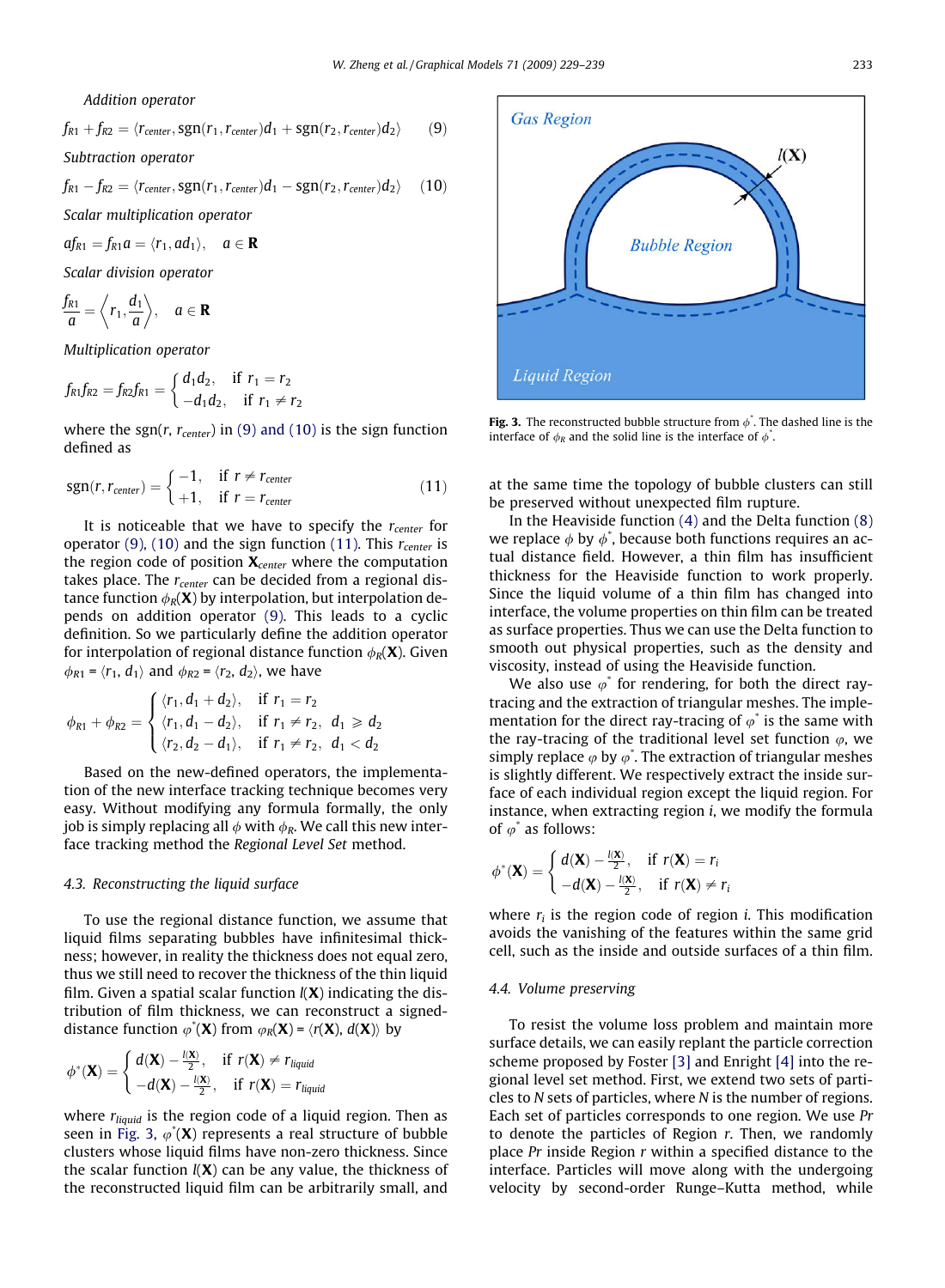evolving the implicit surface. At every time step, for every Region r, we treat Pr as negative particles and all other particles as positive particles, and we use the same rule in [4] to correct the interface of Region r.

The randomly placed particles bring noises onto the surface. This is acceptable in animations of splashing liquids, since the noises render a wavy appearance which is visually realistic. However, due to domination of the surface tension effect, the bubble surface should be much smoother than the liquid surface. Thus, the noises caused by particles will become visually disturbing. A direct way to solve this problem is to use sufficiently dense particles. This may become very time consuming and memory consuming. Some other ways of volume preserving or improvement of the particles correction method may be worth a try in the future.

# 5. Semi-implicit surface tension

Unlike large scale phenomena, bubbles are dominated by surface tension. Thus the surface tension effect becomes a key to the realism of bubble motion. As far as our knowledge, all previous work concerning surface tension in compute graphics field use explicit time integration schemes. Explicit schemes suffer from a numerical instability problem called the numerical oscillation if the time step is large, and thus we have to limit the time step size both by the grid size and by the surface tension coefficient, which potentially leads to prohibitive computation cost. Previous work concerning surface tension effect, such as the simulation of water drops [16] and the simulation of small-scale fluid motion [8], costs an extremely large amount of computation to stabilize the simulation. To overcome this drawback, we propose here a novel semi-implicit surface tension model, motivated by [20], which is unconditionally stable.

First we give a theorem of differential geometry, which states that

 $\Delta_s I_r = -\kappa \mathbf{n}$  (12)

where  $I_{\Gamma}$  is the identity mapping on interface  $\Gamma$  which represents the interface position,  $\kappa$  is the mean curvature defined by  $(7)$ , and **n** is the unit normal defined by  $(6)$ . Here  $\Delta$ <sub>s</sub> is the surface Laplacian defined by

$$
\varDelta_{\mathsf{s}} = \nabla_{\mathsf{s}} \cdot \nabla_{\mathsf{s}}
$$

where  $\nabla_s$  is the surface gradient operator defined by  $\nabla_{\mathbf{s}} = \nabla - (\mathbf{n} \cdot \nabla) \mathbf{n}$ 

Then an implicit time integration of the interface position is given by

$$
I_T^{new} = I_T + \mathbf{u}^{new} \Delta t \tag{13}
$$

We apply  $\Delta$ , on both sides of (13), and we combine it with  $(12)$  to get

$$
-(\kappa \mathbf{n})^{new} = -\kappa \mathbf{n} + \Delta t (\Delta_s \mathbf{u}^{new})
$$
\n(14)

Then we combine (14) with Formula (5), and we get the semi-implicit version of surface tension force:

$$
\mathbf{f}_{st} = \frac{\mathbf{u}^{new} - \mathbf{u}}{\Delta t} = -\sigma \delta(\phi) \kappa \mathbf{n} + \sigma \delta(\phi) \Delta t (\Delta_s \mathbf{u}^{new})
$$
(15)

As seen in (15), the additional term compared to Eq. (5) introduces a diffusion procedure in the tangential direction of surface, which will propagate the surface tension force

along surface. The coefficient  $\sigma$  implies that larger surface tension will generate more surface diffusion and promise the system to be stable. The coefficient  $\Delta t$  implies that the diffusion is stronger if the surface tension force exerts longer, and when  $\Delta t$  approaches 0, Eq. (15) will approach Eq. (5).

Eq. (15) leads to a linear system, and we can directly solve it by a linear system solver. But we can further simplify the computation by decomposing the surface Laplacian into a standard Laplacian:

$$
\varDelta_{s} = \nabla_{s}^{2} = \nabla^{2} - \frac{\partial^{2}}{\partial \mathbf{n}^{2}} - \kappa \frac{\partial}{\partial \mathbf{n}}
$$

where  $\frac{\partial}{\partial n} = \mathbf{n} \cdot \nabla$  and  $\frac{\partial^2}{\partial n^2} = \mathbf{n} \cdot D^2 \cdot \mathbf{n}$ . Here  $D^2$  is the Hessian matrix.

And then we can translate (15) into

$$
\mathbf{f}_{st} = \frac{\mathbf{u}^{new} - \mathbf{u}}{\Delta t}
$$
  
=  $-\sigma \delta(\phi) \left( \kappa \mathbf{n} + \Delta t \left( \frac{\partial^2 \mathbf{u}}{\partial \mathbf{n}^2} + \kappa \frac{\partial \mathbf{u}}{\partial \mathbf{n}} \right) \right)$   
+  $\sigma \delta(\phi) \Delta t (\nabla^2 \mathbf{u}^{new})$  (16)

where we use the implicit scheme only on the standard Laplacian and use the explicit scheme on all other terms. The work in [17] shows that this scheme is unconditionally stable. In such a way, Eq. (16) becomes a Poisson equation that we can solve efficiently by a Preconditioned Conjugate Gradient method.

When a bubble touches a solid surface, its motion will be affected by the wall adhesion force. It can be directly computed at grid cells adjacent to the solid wall, but a more natural way is the virtual surface method proposed by Wang [16]. The mean curvature and the unit normal computed from the virtual surface then can be used in the surface tension force formula (5) to include the wall adhesion effect.

A comparison between our semi-implicit scheme and the explicit scheme can be seen in the surface tension test of Fig. 4. With a small surface tension, both schemes work well; in addition, the result of the semi-implicit scheme has little difference from the one of the explicit scheme, because the small surface tension coefficient scales down the implicit term. With large surface tension, the semi-implicit scheme can still attain correct results due to the stabilization of the implicit term, while the explicit scheme immediately becomes highly instable.

#### 6. Lifecycle of bubbles

By using the Regional Level Set method, we can naturally represent the geometry and topology of bubbles. However, as we use different region codes for different pockets of gas, the emerging of new bubbles and the merging of different bubbles are not automatically included in the Regional Level Set method. This returns the controllability of bubble's lifecycle to users, and users can develop their own control methods for various specific purposes. Here we provide a simple control method that approximates the lifecycle of bubbles in the real world.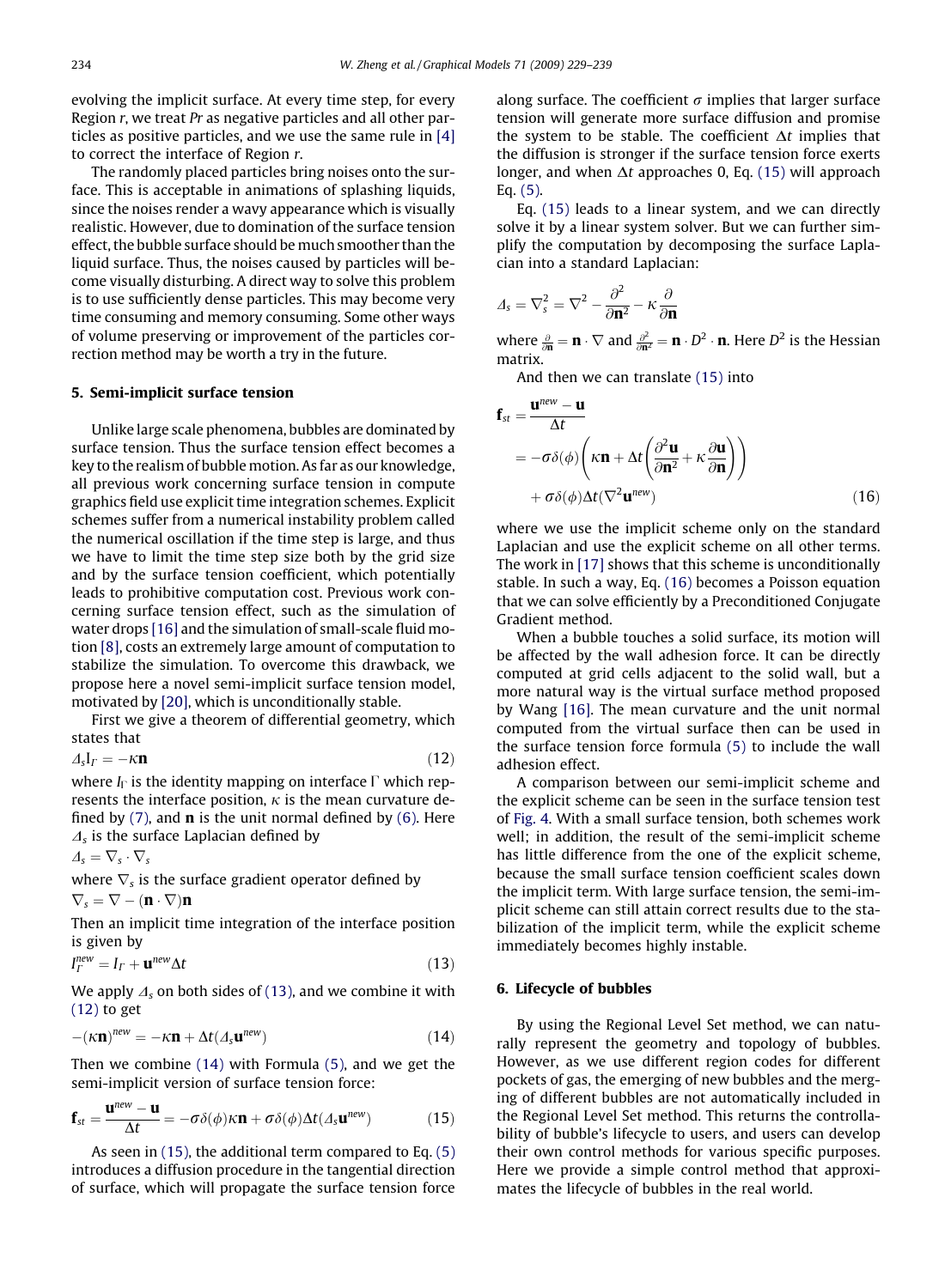# 6.1. Creation of bubbles

New bubbles are created for both Chemical and Physical reasons. For bubbles transited from other materials, such as beer bubbles and boiling water, we directly insert the bubble with a new region code. For bubbles split from existing bubbles, the only evidence of bubble formation is new generated closed pockets of gas. Greenwood and House [11] has proposed a modified Flood Fill algorithm to detect gas pockets. We adopt their method to mark every close region of gas. If two different pockets with the same region code are detected, which means they are new bubbles split from the same old bubble, we treat one of the two bubbles as a new one, and change the region code of all cells contained in the new bubble into a new region code.

#### 6.2. Merging of bubbles

Bubbles persist until liquid films rupture. If a liquid film separating two bubbles ruptures, the two will merge into one. If a liquid film separating a bubble from atmosphere gas ruptures, the bubble will merge into the atmosphere gas and break up. In both cases, we only need to change the region codes of cells contained in the two regions separated by the rupturing liquid film into the same region code.

Compared to the question that how to merge, the question that when to merge is more complicated. A liquid film ruptures when its thickness is too thin to resist the surface tension force, and there are several reasons for the changing of thickness. We consider only two major reasons in our control method: the first is the drainage which means that liquid flows down along the film under the gravity; the second is the deformation of the film which means that the stretch of film causes thickness decrease and the shrinking of film causes thickness increase.

For simplicity, we assume that each bubble has a unified thickness named the region thickness, and we assume that the drainage procedure linearly correlates to time. Consequently we attain an approximated drainage equation:

$$
\frac{dl_r}{dt} = \frac{l_{init} - l_{min}}{t_{persistent}}\tag{17}
$$

where  $l_r$  is the region thickness of bubble r,  $l_{init}$  is the initial thickness,  $l_{min}$  is the minimum thickness where a bubble will break, and  $t_{persist}$  is the user-specified time length that a bubble can persist for. The drainage starts only when a bubble touches another bubble or the atmosphere gas. The region thickness is set to be the initial thickness  $l_{init}$ 

Fig. 4. Surface tension test of a single bubble, snapshot at  $t = 0.5$  s. Top left: the semi-implicit method with small surface tension; bottom left: the semi-

implicit method with large surface tension; top right: the explicit method with small surface tension; bottom right: the explicit method with large surface tension.

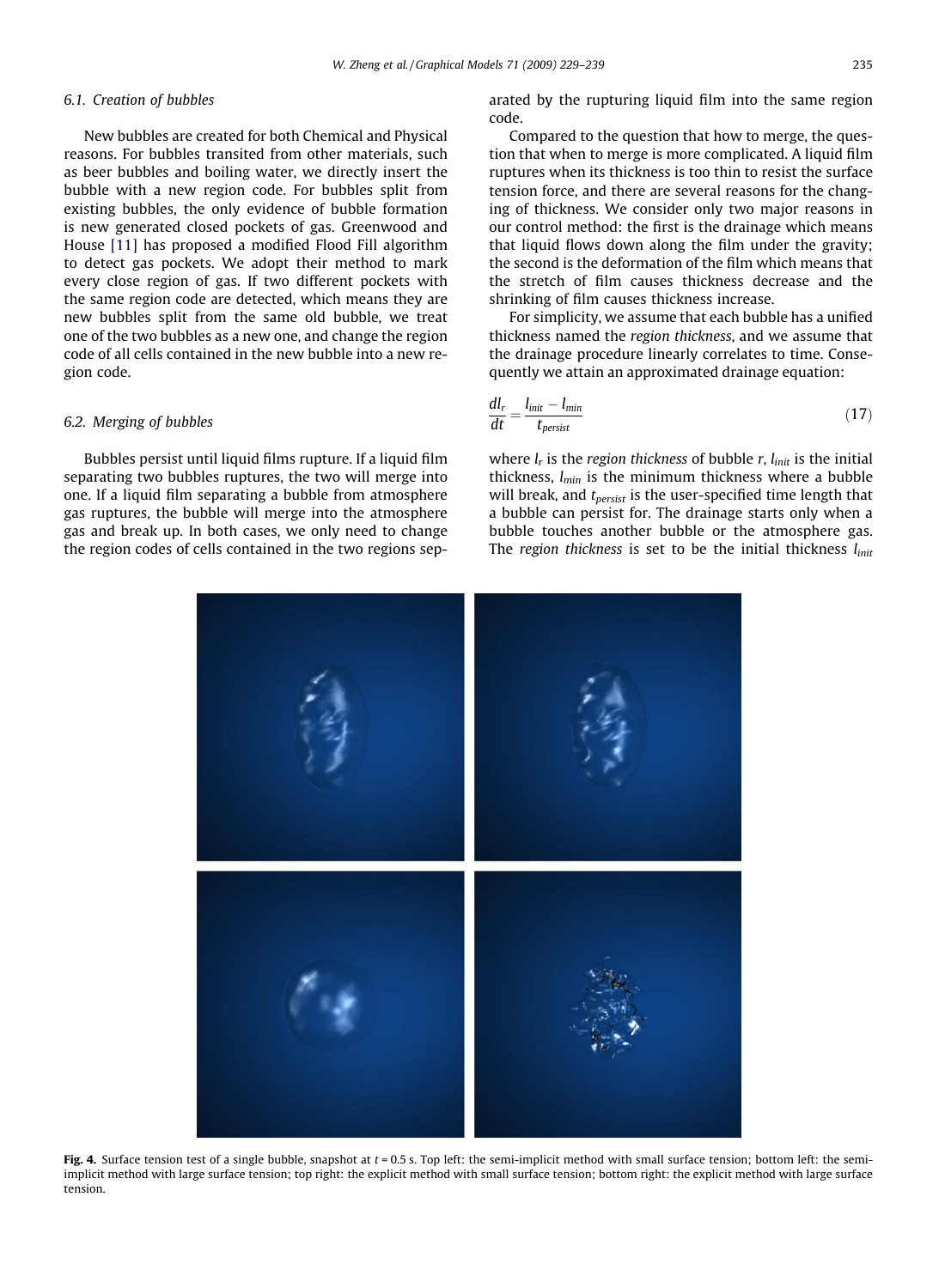once a bubble is surrounded by liquid, while the region thickness of the atmosphere gas is set to be the minimum thickness lmin.

We also assume that the thickness change due to the film deformation is unified for each bubble. Then we get an approximated deformation equation:

$$
dl_r = \frac{l_r}{A_r} dA_r \tag{18}
$$

where  $A_r$  is the total surface area of bubble r, which can be computed from the regional distance function  $computed$  from the regional distance  $\varphi_R(\mathbf{X}) = \langle d(\mathbf{X}), r(\mathbf{X})\rangle$  with the Delta function by

$$
A_r = \sum \delta(\phi_r^*(\mathbf{X}))|\nabla \phi_r^*(\mathbf{X})|\Delta x^3 \text{ and}
$$
  

$$
\phi_r^*(\mathbf{X}) = \begin{cases} d(\mathbf{X}), & \text{if } r(\mathbf{X}) \neq r \\ -d(\mathbf{X}), & \text{if } r(\mathbf{X}) = r \end{cases}
$$

Finally, we combine (17) and (18) into an equation governing the evolution of the region thickness of bubble r:

$$
\frac{dl_r}{dt} = \frac{l_{init} - l_{min}}{t_{persist}} + \frac{l_r}{A_r} \frac{dA_r}{dt}
$$
\n(19)

At every time step, we update the region thickness for every individual bubble through (19), and we merge adjacent regions whose film thickness is less than the minimum thickness  $l_{min}$ . The film thickness between two adjacent regions is approximated by averaging the region thicknessof the two regions or taking the maximum region thickness of the two.

# 7. Results

We have implemented our new method for bubbles simulation and used it to produce some example animations to demonstrate various bubble effects.

A comparison of surface tension tests between our semiimplicit scheme and the explicit scheme is represented in Fig. 4. A single elliptic bubble originally stays still in a noisy background wind field. The bubble then deforms under the surface tension force towards a spherical shape with disturbance from the wind field.With a surface tension coefficient,  $\sigma$  = 10, the explicit method works stably, while the semi-implicit method has a neglectable damping due to the scaleddown implicit term. With a large surface tension coefficient,  $\sigma$  = 500, the explicit method becomes highly instable, while the semi-implicit method still works well as a result of the strong stabilization effect of the scaled-up implicit term.

Fig. 5 shows a pan of boiling water, in which we can see the whole lifecycle of bubbles. The left sequence is the top



Fig. 5. Boiling water.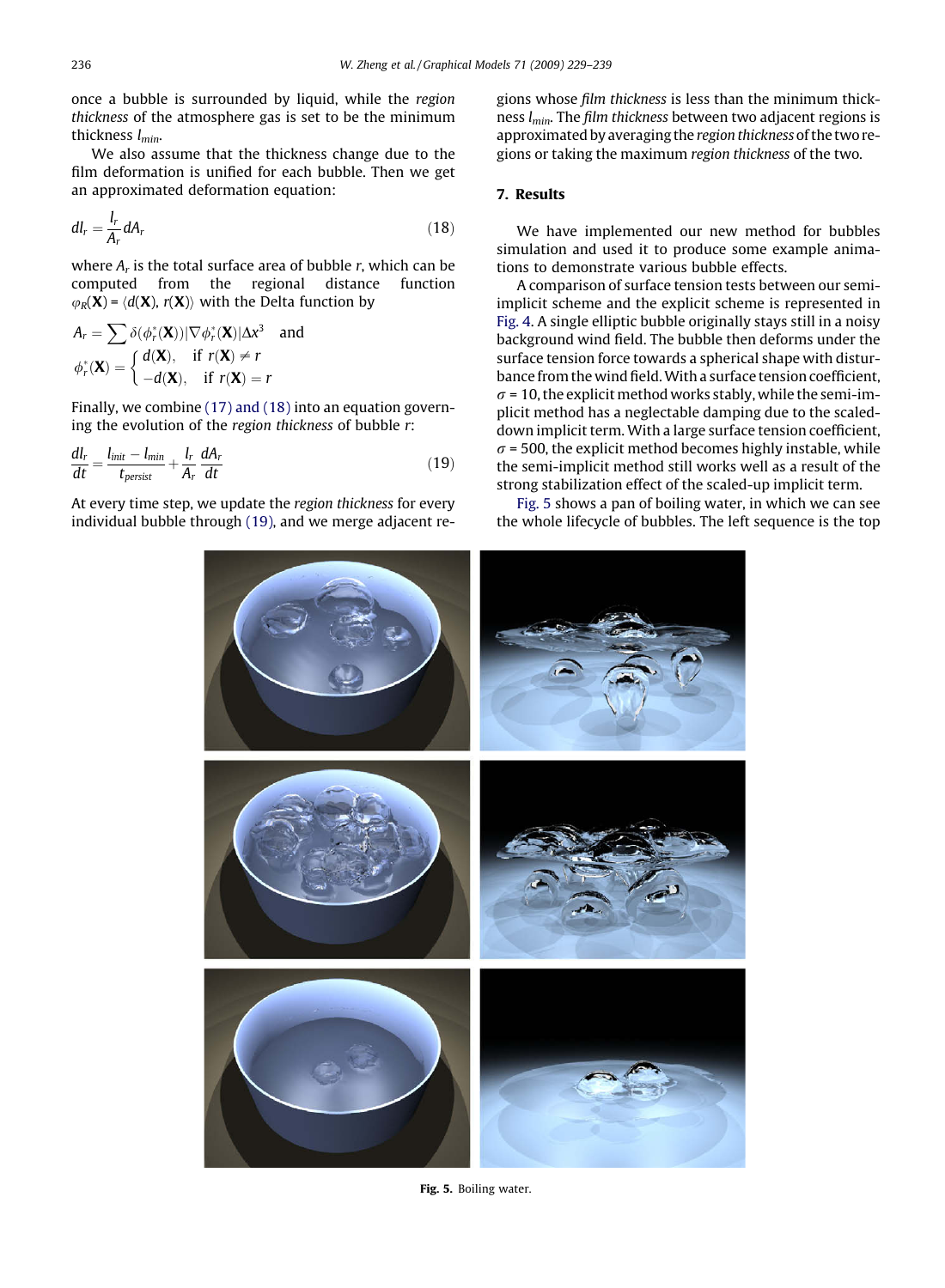

Fig. 6. Blowing bubbles.

view, and the right sequence is the side view without rendering the pan in order to show more details inside water. Bubbles are first generated at the bottom of the pan because of vaporization. Due to the buoyancy, they are detached from the bottom and rise up until touching the water surface. Then bubbles stable down and form a flattened spherical shape. During rising and floating, the attraction and clustering behavior of bubbles can be detected. After exposed to the atmosphere for a certain time, the film of bubbles thins down and finally ruptures, which leads to the break up of bubbles. To focus on bubbles themselves, we approximated the bubble generation by randomly changing a volume of water into gas at the bottom. We use a very large surface tension coefficient to make bubbles quickly achieve equilibrium. Such a large surface tension can be stably solved by our semi-implicit surface tension model with a large time step.

Fig. 6 shows a snapshot sequence of blowing bubbles, in which we can see many different kinds of dynamic effects of bubbles. The formation of bubbles is carried out by blowing liquid film away from a cylinder straw on the left. When the bubble grows large enough, it leaves the straw and deforms into a spherical shape. Bubbles interact with each other when they collide, and gradually form an equilibrium clustered structure. Due to gravity, bubbles fall onto the ground, and they interact with the solid surface. Bubbles also interact with the solid wall on the right when they touch it. After a certain time, different bubbles begin to merge. In this example, almost every kind of dynamic bubble effects is included. We used an inflow boundary condition to generate the blowing wind force. A solid wall is placed on the right side to stop bubbles being blown out of the computation domain. For demonstration's sake, we stopped bubbles merging into atmosphere gas.

Fig. 7 demonstrates a pile of stacking bubbles, in which we can see the complicated structure of many clustering bubbles. The generation of bubbles and the physical environment are the same with the example of Fig. 5, except for that we stop bubbles from bursting to ensure their stacking. When the bubbles rise to the top of water and pile up, water between bubbles is quickly drained by the gravity, and the bubbles quickly form a dry foam structure: many individual gas pockets separated by thin liquid film which contains very little water. This example illustrates the ability of our method to represent the complex foam structure with layers of bubbles.

We performed all the examples on a PC with 3 GHz CPU and 3 GB RAM. To overcome the volume loss problem, we doubled the grid resolution for surface tracking. This technique was reported by [5]. The speed of our simulation method is approximately the same with the original fluid simulator we based on. For simulation, the first example of Fig. 5 on a  $40 \times 20 \times 40$  grid costs about 20 s per frame, the second example of Fig. 6 on a  $30 \times 12 \times 15$  grid costs about 2 s per frame, and the third example of Fig. 7 on a  $30 \times 20 \times 10$  grid costs about 1 s per frame. Benefit from the unconditional stability of our semi-implicit surface tensionmodel, we took only one time step for each frame, which dramatically reduces the computation cost. And due to the regional level set method we used, we can handle thin film with arbitrary thickness even on a very coarse grid.

We used the Marching Cubes method [18] to extract triangle mesh from implicit surface, and rendered it by an open source renderer PIXIE [19]. Because the focus of this paper is not on the bubbles' rendering, we used a glass shader for all the examples. For the first example, we reconstruct a signed-distance function from the regional level set representation with a constant film thickness. For the second and third examples, we ignored the thickness and rendered the liquid film as single layer interface, so the interference color was not taken into account. Some rendered images suffer from insufficient smoothness at places where surface curvature is high. This can be ameliorated by adopting a more adaptive surface extraction method or increasing the grid resolution.

# 8. Recent related work

New progresses in the simulation of bubbles have been published since our conference paper. Cleary et al. [21] re-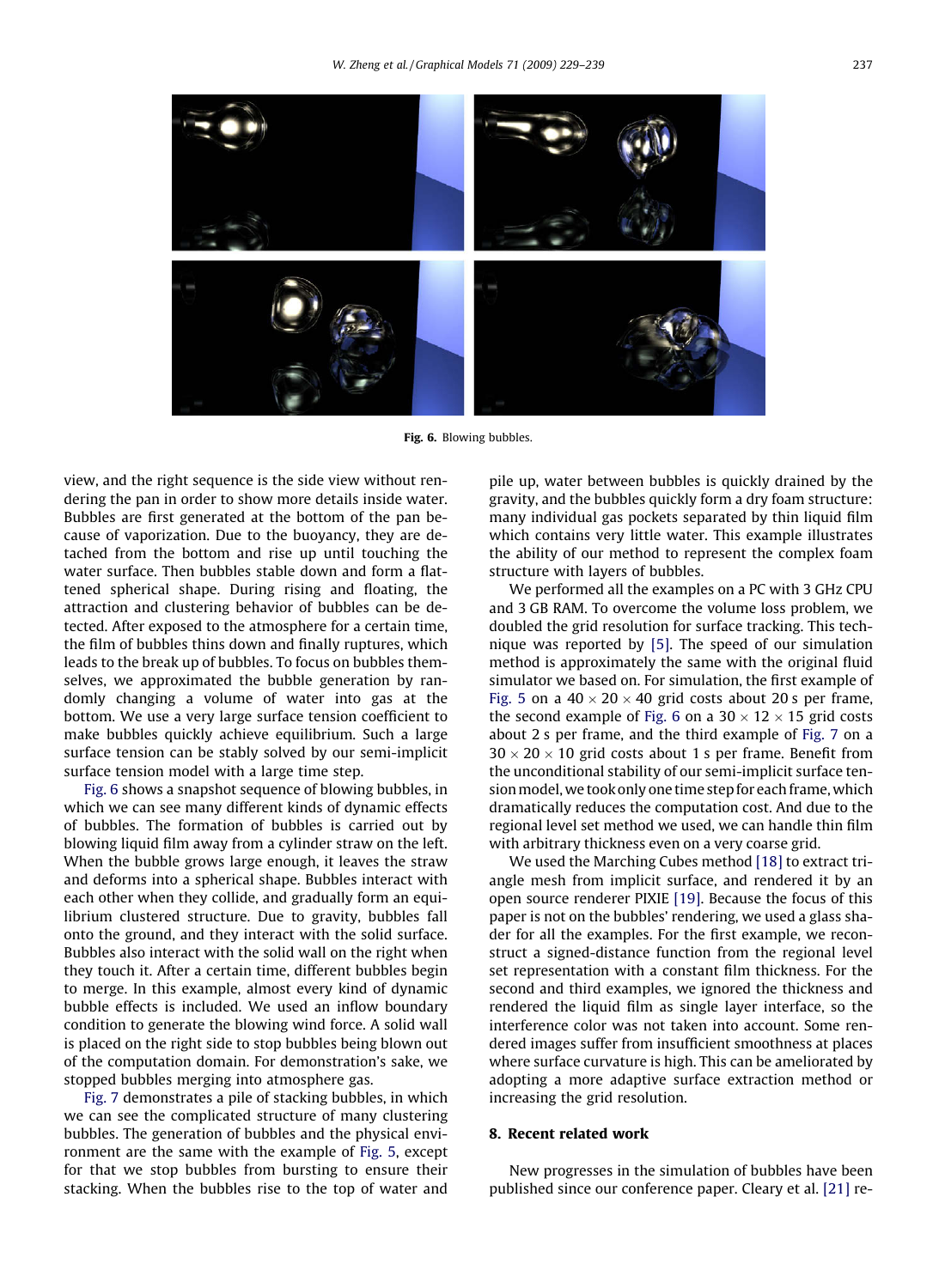

Fig. 7. Stacking bubbles.

searched on a particle-based method focusing on the large number of small volume bubbles, and simulated the bubble formation procedure due to dissolved gas. Since the targeted phenomena are small bubbles, deformation and surface tension are not taken into account. A similar effort has been done in the paper of Hong et al. [22], where they utilized the SPH method for small bubbles, the grid-based method for large bubbles and the background flow, and then coupled these two. Small bubbles are still under the assumption of no deformation, while large bubbles are simulated by the particle level set method, which does not allow multiple regions. Thus this work is limited in the underwater scenario without existence of thin films. Another similar achievement was attained by Mihalef et al. [23]. In their work, particles, generated from the marker level set method, are used to handle both small volume bubbles and droplets, which are coupled with a grid-based simulation. Particle-based method was also adopted in the paper of Thürey et al. [24], but they aimed at real-time applications. A shallow water method was utilized to handle the background fluid, while particles with a procedural vortex flow were used for underwater bubbles, and the SPH method was used for foams on water surface. Bubbles

are allowed to deform in a limited way, but cannot merge or split. Furthermore, the assumption of low velocity and strong surface tension also bounded the applicable range. Kim and Carlson [25] focused on the bubble formation procedure due to phase changes, and proposed a simple boiling model. Their work is based on the particle level set method, and thus limited to binary regions, i.e. underwater bubbles. To capture full effects of clustering large bubbles, our regional level set method was adopted by Kim et al. [26] who remedied the volume loss problem by a PI controller.

Note that most of recent papers focused on small volume bubbles which are difficult to capture by a grid-based method and typically have little deformation. Thus particle-based methods were adopted in these papers to approximate small bubbles and save computation cost. However, as stated in Section 2.2, particle-based methods are lack of or with limited deformation. For large bubbles whose deformation has significant impact on visual effects, these methods are too simplified to attain full effects of bubbles, including geometry and topology changing. In contrast, our method offers a solution to the above problem. Our method was adopted in the paper of Kim et al.